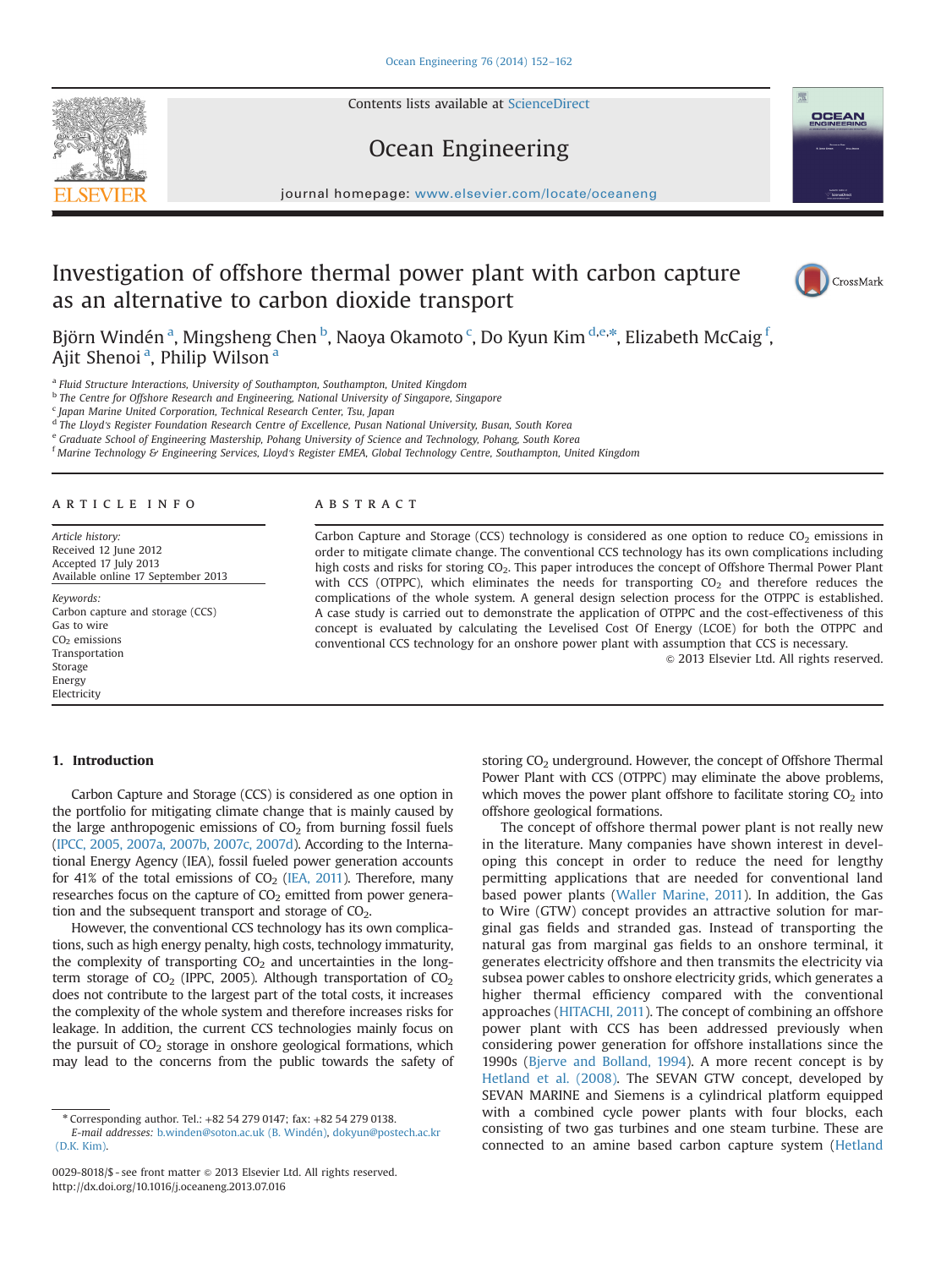

Fig. 1. Schematic of offshore thermal power plant with inclusion of CCS.

et al., 2009). However, the cost benefits of this concept have not been investigated before. This raises the question whether OTPPC is cheaper than the conventional CCS technology for power plants.

Hence, the main purpose of this paper is to illustrate the concept of offshore thermal power plant with CCS, establish the corresponding design selection process and evaluate this concept in terms of availability for application and cost-effectiveness.

The concept of an OTPPC involves integrating power generation equipment, gas processing equipment, carbon capture systems and electricity transmission modules onto one offshore platform (Windén et al., 2011). As with the GTW concept, OTPPC can be applied in marginal gas fields where the high costs of production and transportation of gas make such developments non-viable. Compared to onshore power plants, offshore power plants have the advantages of shorter construction periods (Waller Marine, 2011) and ease of mobility. In addition, the cost of natural gas may be significantly reduced since natural gas can be directly supplied from the existing offshore gas fields as shown in Fig. 1.

Different from conventional CCS technology for power plants, this concept eliminates the need for long distance transportation of  $CO<sub>2</sub>$  via pipelines or ships by directly capturing  $CO<sub>2</sub>$  from fuel gases and injecting it into offshore geological formations. The generated electricity can either be transmitted to onshore electricity grids via subsea power cables or be used to support other offshore operations (Hetland et al., 2009).

This section has introduced the concept and features of an OTPPC, the design process of which is discussed in Section 2. A case study, discussing the cost-effectiveness of an OTPPC is given in Section 3. Finally, concluding remarks are given in Section 4.

#### 2. Design selection process

Like the other offshore platforms, the OTPPC has to be capable of operating and surviving in the offshore location for a long period. Therefore, it is important to evaluate the environmental load effects based upon a given site in the design stage. Design codes and regulations that are applicable for offshore platforms may also be adapted to guide the design of the OTPPC. However, the OTPPC has its own complications and limitations. By integrating different systems onto one platform, the complexity of the overall system increases. In addition, the capacity of the power plant is limited by the deck area and storage capacity of the supporting platform. Before implementing this concept, a variety of factors that govern the design of the OTPPC need to be evaluated.

The engineering design process is an iterative decision making process where a system is devised to meet the required needs. It involves several stages including concept design, a feasibility study, preliminary design, detailed design and production design (Ertas and Jones, 1996). The purpose of this section is to describe the process by which the concept design and the associated feasibility study of the OTPPC can be carried out. In general terms, it must be decided what type of vessel should be used, if a single or multiple vessels are to be used and what equipment goes on board (Hill et al., 2002).

The more specific design selection process and the associated feedback loops may differ depending on the motivation for implementing an OTPPC. Three motivations can be distinguished: power output, exploitation and  $CO<sub>2</sub>$  storage. Fig. 2 shows the design selection process for the motivation to produce electricity. The power output determines the configuration of the OTPPC that then decide where the location is so that the gas supply can be matched to the power output requirement (Hill et al., 2002). Based on the chosen location and the capacity of the OTPPC, the  $CO<sub>2</sub>$ storage option can then be determined. The electricity transmission system is designed based on a combination of power output and offshore distances.

The second motivation is to explore marginal gas fields or stranded gas. Here the gas field location is fixed, which determines the capacity of gas fields and offshore distances. The configuration of the OTPPC, electricity transmission system and  $CO<sub>2</sub>$  storage option can be adjusted accordingly as shown in Fig. 3.

The third motivation is to pursue the storage of  $CO<sub>2</sub>$  into offshore geological formations. This then fixes the location and an appropriate power output is chosen based on the gas supply as illustrated in Fig. 4. This can also depend on how much  $CO<sub>2</sub>$  can be stored in the storage site since if  $CO<sub>2</sub>$  sequestration is the primary



Fig. 2. Design selection process for producing electricity.



Fig. 3. Design selection process for exploiting gas fields.



Fig. 4. Design selection process for storing  $CO<sub>2</sub>$ .